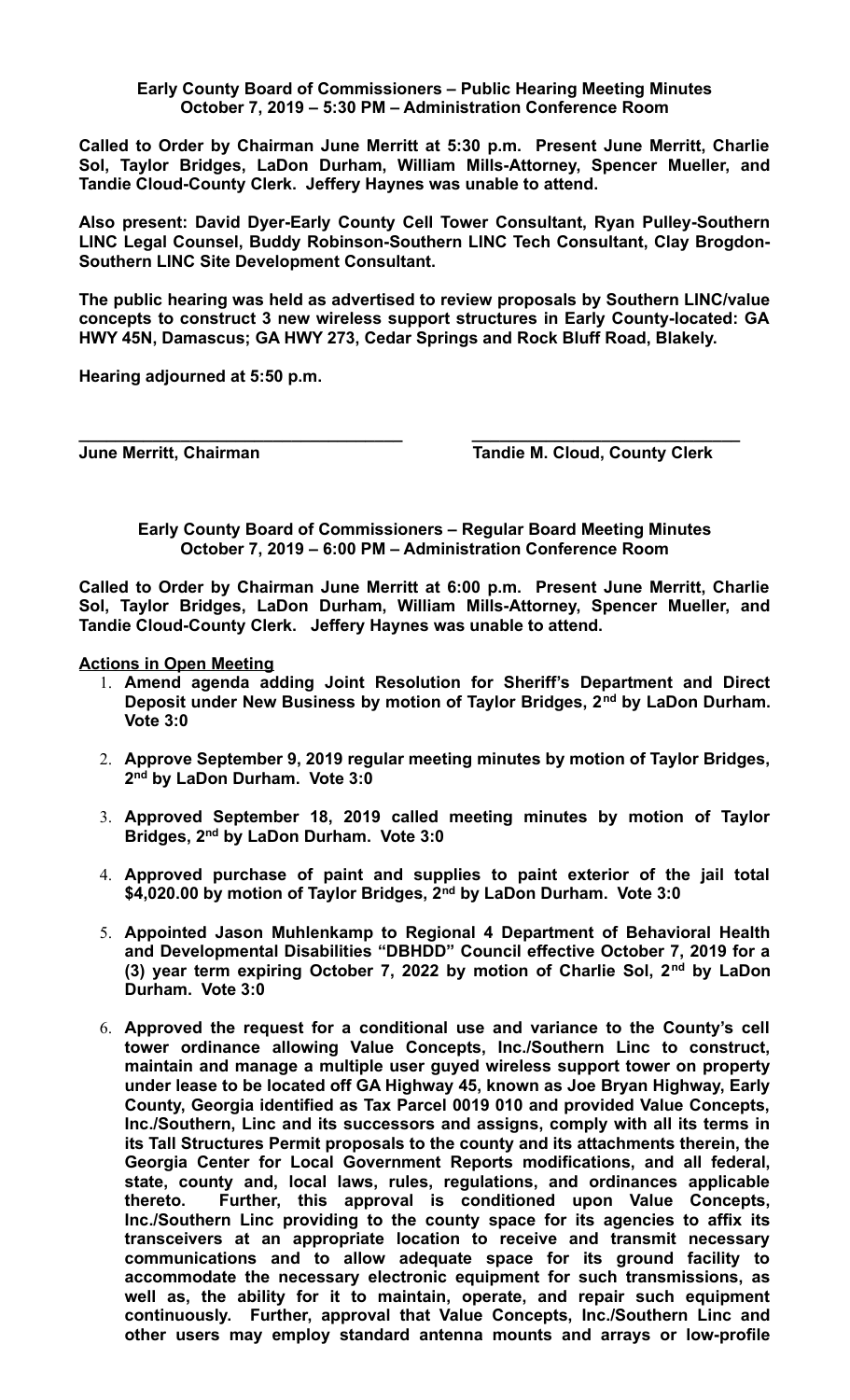**stealth antenna arrays for this facility. Such conditional use and variance are conditioned upon compliance with the requirements contained herein and may be withdrawn upon any breach or failure to comply by Value Concepts, Inc./Southern Linc or its successors or assigns by motion of LaDon Durham, 2nd by Taylor Bridges. Vote 3:0**

- 7. **Approved Southern Linc/Value Concepts request for permanent and timing waivers for the tower to be located on Damascus HWY 45N by motion of Taylor Bridges, 2nd by LaDon Durham. Vote 3:0**
- 8. **Approved the request for a conditional use and variance to the County's cell tower ordinance allowing Value Concepts, Inc./Southern Linc to construct, maintain and manage a multiple user guyed wireless support tower on property under lease to be located on Powell Road, Early County, Georgia identified as Tax Parcel 0115 009 and provided Value Concepts, Inc./Southern, Linc and its successors and assigns, comply with all its terms in its Tall Structures Permit proposals to the county and its attachments therein, the Georgia Center for Local Government Reports modifications, and all federal, state, county and, local laws, rules, regulations, and ordinances applicable thereto. Further, this approval is conditioned upon Value Concepts, Inc./Southern Linc providing to the county space for its agencies to affix its transceivers at an appropriate location to receive and transmit necessary communications and to allow adequate space for its ground facility to accommodate the necessary electronic equipment for such transmissions, as well as, the ability for it to maintain, operate, and repair such equipment continuously. Further, approval that Value Concepts, Inc./Southern Linc and other users may employ standard antenna mounts and arrays or lowprofile stealth antenna arrays for this facility. Such conditional use and variance are conditioned upon compliance with the requirements contained herein and may be withdrawn upon any breach or failure to comply by Value Concepts, Inc./ Southern Linc or its successors or assigns by motion of LaDon Durham, 2nd by Taylor Bridges. Vote 3:0**
- 9. **Approved Southern Linc/Value Concepts, Inc. request for permanent and timing waiver for the cell tower structure to be located on Power Road, Cedar Springs by motion of LaDon Durham, 2nd by Taylor Bridges. Vote 3:0**
- 10. **Approved the request for a conditional use and variance to the County's cell tower ordinance allowing Value Concepts, Inc./Southern Linc to construct, maintain and manage a multiple user guyed wireless support tower on property under lease to be located on Rock Bluff Road, Early County, Georgia identified as Tax Parcel 0052 010 and provided Value Concepts, Inc./Southern, Linc and its successors and assigns, comply with all its terms in its Tall Structures Permit proposals to the county and its attachments therein, the Georgia Center for Local Government Reports modifications, and all federal, state, county and, local laws, rules, regulations, and ordinances applicable thereto. Further, this approval is conditioned upon Value Concepts, Inc./Southern Linc providing to the county space for its agencies to affix its transceivers at an appropriate location to receive and transmit necessary communications and to allow adequate space for its ground facility to accommodate the necessary electronic equipment for such transmissions, as well as, the ability for it to maintain, operate, and repair such equipment continuously. Further, approval that Value Concepts, Inc./Southern Linc and other users may employ standard antenna mounts and arrays or lowprofile stealth antenna arrays for this facility. Such conditional use and variance are conditioned upon compliance with the requirements contained herein and may be withdrawn upon any breach or failure to comply by Value Concepts, Inc./ Southern Linc or its successors or assigns by motion of LaDon Durham, 2nd by Taylor Bridges. Vote 3:0**
- 11. **Approved Southern Linc/Value Concepts, Inc. request for permanent and timing waiver for the cell tower structure on Rock Bluff Road, Blakely, by motion of Charlie Sol, 2nd by LaDon Durham. Vote 3:0**

*These three approvals for cell tower structure shall not set a precedent for other projects. They apply for these sites and only for these sites.*

12. **Approved Joint Resolution between Early County Board of Commissioners,**